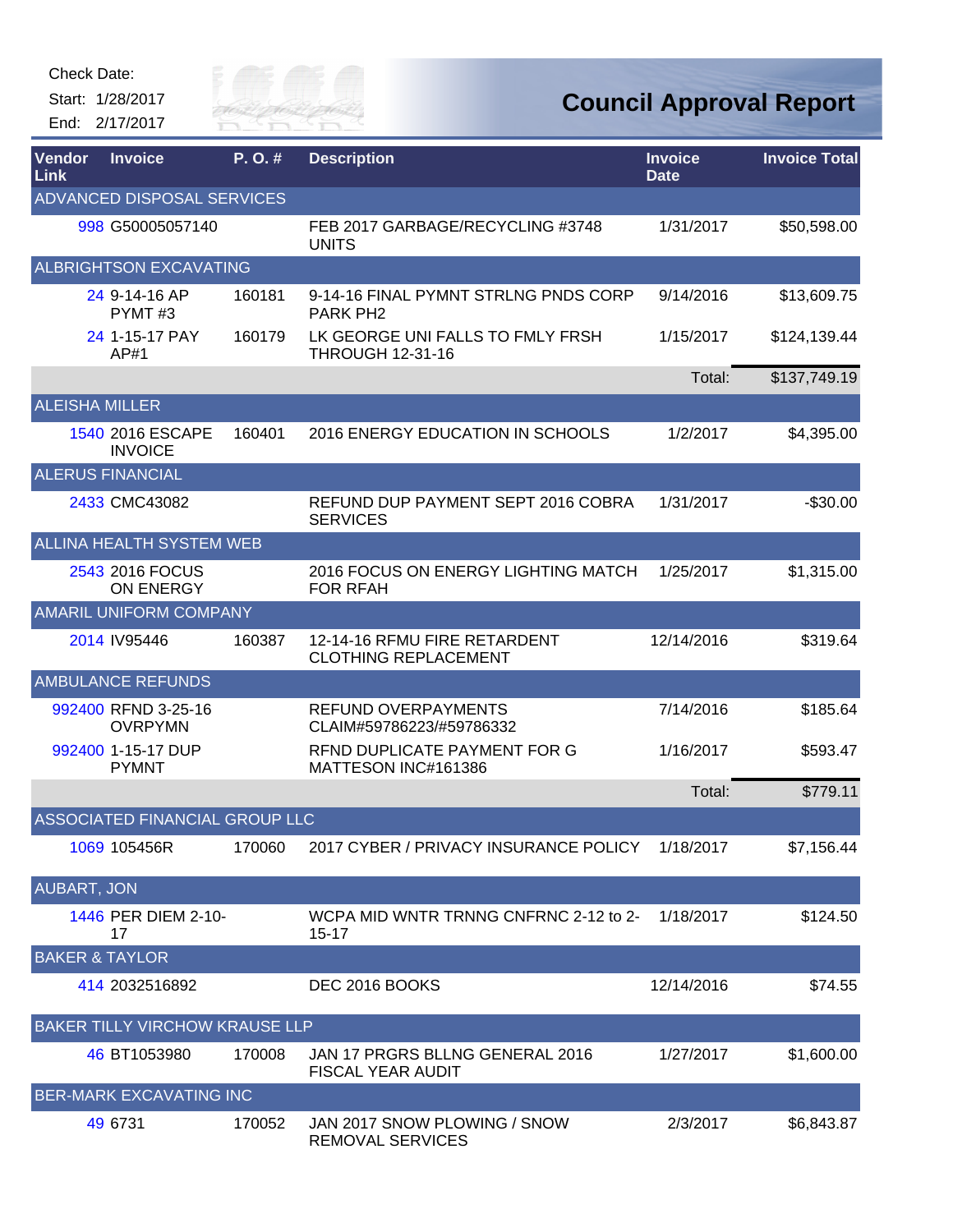| <b>Check Date:</b>                 |                   |                      |                                                            |                               |                                |
|------------------------------------|-------------------|----------------------|------------------------------------------------------------|-------------------------------|--------------------------------|
| Start: 1/28/2017<br>End: 2/17/2017 |                   | City of<br>RIVER FAI |                                                            |                               | <b>Council Approval Report</b> |
| Vendor<br>Link                     | <b>Invoice</b>    | P.O.#                | <b>Description</b>                                         | <b>Invoice</b><br><b>Date</b> | <b>Invoice Total</b>           |
| BORDER STATES INDUSTRIES, INC.     |                   |                      |                                                            |                               |                                |
|                                    | 57 912486120      | 160200               | JAN 2017 TRANSFORMER INVENTORY                             | 1/23/2017                     | \$22,683.26                    |
| BRAUN THYSSEKRUPP ELEVATOR LLC     |                   |                      |                                                            |                               |                                |
| 710 124880                         |                   |                      | 2ND QTR 2-1-17 TO 4-30-17 PD ELEVATOR<br><b>CONTRACT</b>   | 2/1/2017                      | \$633.45                       |
| <b>CENGAGE LEARNING</b>            |                   |                      |                                                            |                               |                                |
| 123 59540325                       |                   |                      | DEC 2016 BOOKS                                             | 12/21/2016                    | \$92.96                        |
| <b>CENTURYLINK</b>                 |                   |                      |                                                            |                               |                                |
| 1796 NOV 2016                      | <b>AMBULANCE</b>  |                      | NOV 2016 PRESCOTT AMBULANCE FINAL<br><b>INVOICE</b>        | 12/20/2016                    | \$10.17                        |
| <b>CIGNA CORPORTATION</b>          |                   |                      |                                                            |                               |                                |
| 1901 JAN 2017                      |                   |                      | <b>JAN LIFE AD&amp;D AND LTD</b>                           | 1/1/2017                      | \$4,590.68                     |
| <b>CIVICPLUS</b>                   |                   |                      |                                                            |                               |                                |
| 361 161954                         |                   | 170040               | 12-1-16 to 11-30-17 ANNUAL FEE RNWL<br><b>HOST/SUPPORT</b> | 12/14/2016                    | \$4,967.37                     |
| 361 162619                         |                   |                      | RFMU DEPT HEADER PACKAGE ANNL FEE<br><b>HOST/SUPPORT</b>   | 1/24/2017                     | \$716.63                       |
|                                    |                   |                      |                                                            | Total:                        | \$5,684.00                     |
| COMPUTER INTEGRATION TECHNOLOGY    |                   |                      |                                                            |                               |                                |
| 379 247466                         |                   | 160016               | JAN 2017 MONTHLY MANAGED BACK UP<br><b>SERVICES</b>        | 12/15/2016                    | \$779.00                       |
| 379 247615                         |                   | 160026               | JAN 2017 MONTHLY MANAGED SERVICES                          | 12/15/2016                    | \$1,500.00                     |
| 379 105173                         |                   |                      | 2 YR GO DADDY SSL CERTIFICATE<br>VPN.RFCITY.ORG            | 12/20/2016                    | \$112.00                       |
| 379 248258                         |                   | 170044               | JAN 2017 Managed Backup of Servers                         | 1/16/2017                     | \$779.00                       |
| 379 248408                         |                   | 170045               | JAN 2017 MONTHLY BILL MANAGE UP TO 15<br><b>SERVERS</b>    | 1/16/2017                     | \$1,500.00                     |
| 379 10550                          |                   | 170046               | 2017 BARRACUDA MESSAGE ARCHIVER                            | 1/30/2017                     | \$2,448.00                     |
|                                    |                   |                      |                                                            | Total:                        | \$7,118.00                     |
| <b>CONNOLLY TROY</b>               |                   |                      |                                                            |                               |                                |
| 2053 2017 SFTY                     | <b>FTWR RMBRS</b> |                      | 2017 SAFETY FOOTWEAR<br><b>REIMBURSEMENT</b>               | 1/25/2017                     | \$150.00                       |
| DANKE, CYNTHIA                     |                   |                      |                                                            |                               |                                |
| 3056                               | 420 1142302921921 |                      | CITY WALK WASTE BAGS PAID ON<br>PERSONAL CREDIT CARD       | 1/27/2017                     | \$31.63                        |
| 5451                               | 420 1145852987043 |                      | CITY WALK WASTE BAGS PAID ON<br>PERSONAL CREDIT CARD       | 1/27/2017                     | \$13.50                        |
|                                    |                   |                      |                                                            | Total:                        | \$45.13                        |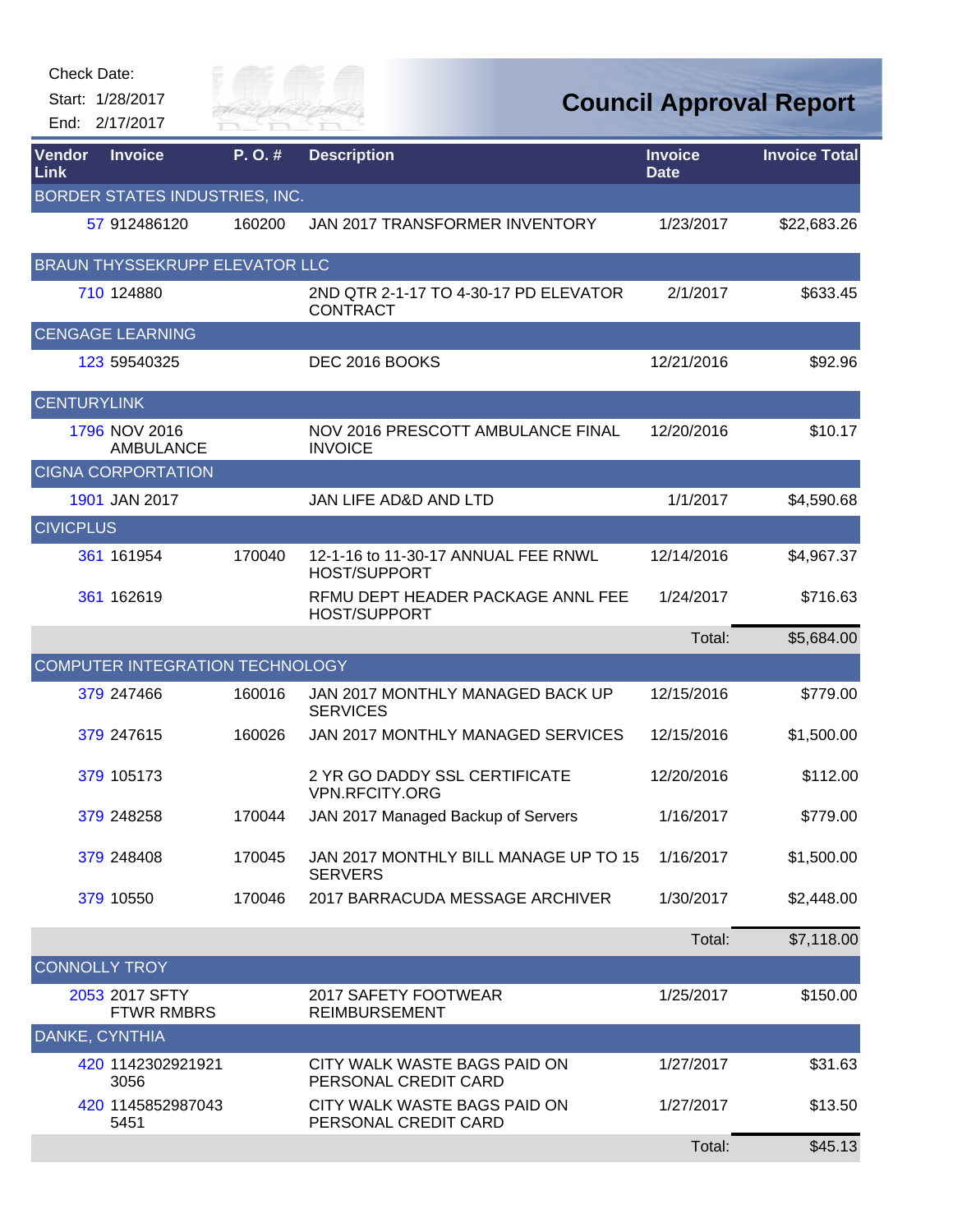| Check Date:    |                                      |                      |                                                              |                               |                                |
|----------------|--------------------------------------|----------------------|--------------------------------------------------------------|-------------------------------|--------------------------------|
|                | Start: 1/28/2017<br>End: 2/17/2017   | City of<br>RIVER FAI |                                                              |                               | <b>Council Approval Report</b> |
| Vendor<br>Link | <b>Invoice</b>                       | P.O.#                | <b>Description</b>                                           | <b>Invoice</b><br><b>Date</b> | <b>Invoice Total</b>           |
|                | DARRELL'S SEPTIC SERVICE INC         |                      |                                                              |                               |                                |
|                | 85 24575                             |                      | FEB 2017 S WASSON SUBSTATION<br><b>RESTROOM RENTAL</b>       | 2/4/2017                      | \$100.00                       |
|                | DELTA DENTAL OF WISCONISN INC        |                      |                                                              |                               |                                |
|                | 2572 FEB 2017 -<br>996661            |                      | FEBRUARY 2017 VISION                                         | 1/23/2017                     | \$683.93                       |
|                | DELTA MANAGEMENT ASSOCIATES INC      |                      |                                                              |                               |                                |
|                | 1943 000000027394                    |                      | PPE 01/29/17                                                 | 2/3/2017                      | \$189.73                       |
|                | <b>DESIGNER PROPERTIES</b>           |                      |                                                              |                               |                                |
|                | 468 FEB 2017<br><b>SOLAR</b>         |                      | FEB 2017 SOLAR CREDIT 9364-00 702 TROY<br><b>ST</b>          | 2/7/2017                      | \$54.74                        |
|                | <b>DIGGERS HOTLINE INC</b>           |                      |                                                              |                               |                                |
|                | 93 170127701 PP1                     |                      | 2017 PREPAY AGREEMENT PAYMENT #1                             | 1/18/2017                     | \$3,968.00                     |
|                | <b>DOHMEIER LOGAN</b>                |                      |                                                              |                               |                                |
|                | 2289 PER DIEM 2-3-<br>17             |                      | PER DIEM CVTC EAU CLAIRE WI/ ARIDE<br>TRAINING 2-9-10        | 1/18/2017                     | \$76.50                        |
| <b>EFTPS</b>   |                                      |                      |                                                              |                               |                                |
|                | 7 000000027392                       |                      | PPE 01/29/17                                                 | 2/3/2017                      | \$67,463.73                    |
|                | <b>ENTERPRISE FM TRUST</b>           |                      |                                                              |                               |                                |
|                | 456 FBN3180571                       | 170035               | FEB 2017 POOL CAR LEASE AND<br><b>MAINTENANCE</b>            | 2/3/2017                      | \$1,151.93                     |
|                | EO JOHNSON CO INC                    |                      |                                                              |                               |                                |
|                | 98 CM2837                            |                      | RICOH COPIER CREDIT INV#25553 PAID 12-<br>$16 - 16$          | 12/20/2016                    | $-$170.00$                     |
|                | 98 INV60423                          | 170030               | JAN 2017 LABR/TRVL FOR CANON IPF 840<br>PLTTR - SCANR        | 1/27/2017                     | \$600.00                       |
|                | 98 INV61630                          | 170030               | JAN 2017 CANON IPF 840 PLTTR - SCANR<br><b>EQUIPMENT W/T</b> | 1/31/2017                     | \$8,795.00                     |
|                |                                      |                      |                                                              | Total:                        | \$9,225.00                     |
|                | FIRST NATIONAL BANK - RF SECTION 125 |                      |                                                              |                               |                                |
|                | 6 000000027391                       |                      | PPE 01/29/17                                                 | 2/3/2017                      | \$3,845.34                     |
|                | FORUM COMMUNICATION CO               |                      |                                                              |                               |                                |
|                | 234 1814637 JAN<br>2017              |                      | JAN 2017 RF JOURNAL PUBLICATIONS /<br><b>AFFIDAVITS</b>      | 1/31/2017                     | \$393.70                       |
|                | <b>FREEMAN, JAMES</b>                |                      |                                                              |                               |                                |
|                | 389 FEB 2017<br><b>SOLAR</b>         |                      | FEBRUARY 2017 SOLAR CREDIT 9363-00<br>126 1/2 MAIN ST        | 2/7/2017                      | \$53.54                        |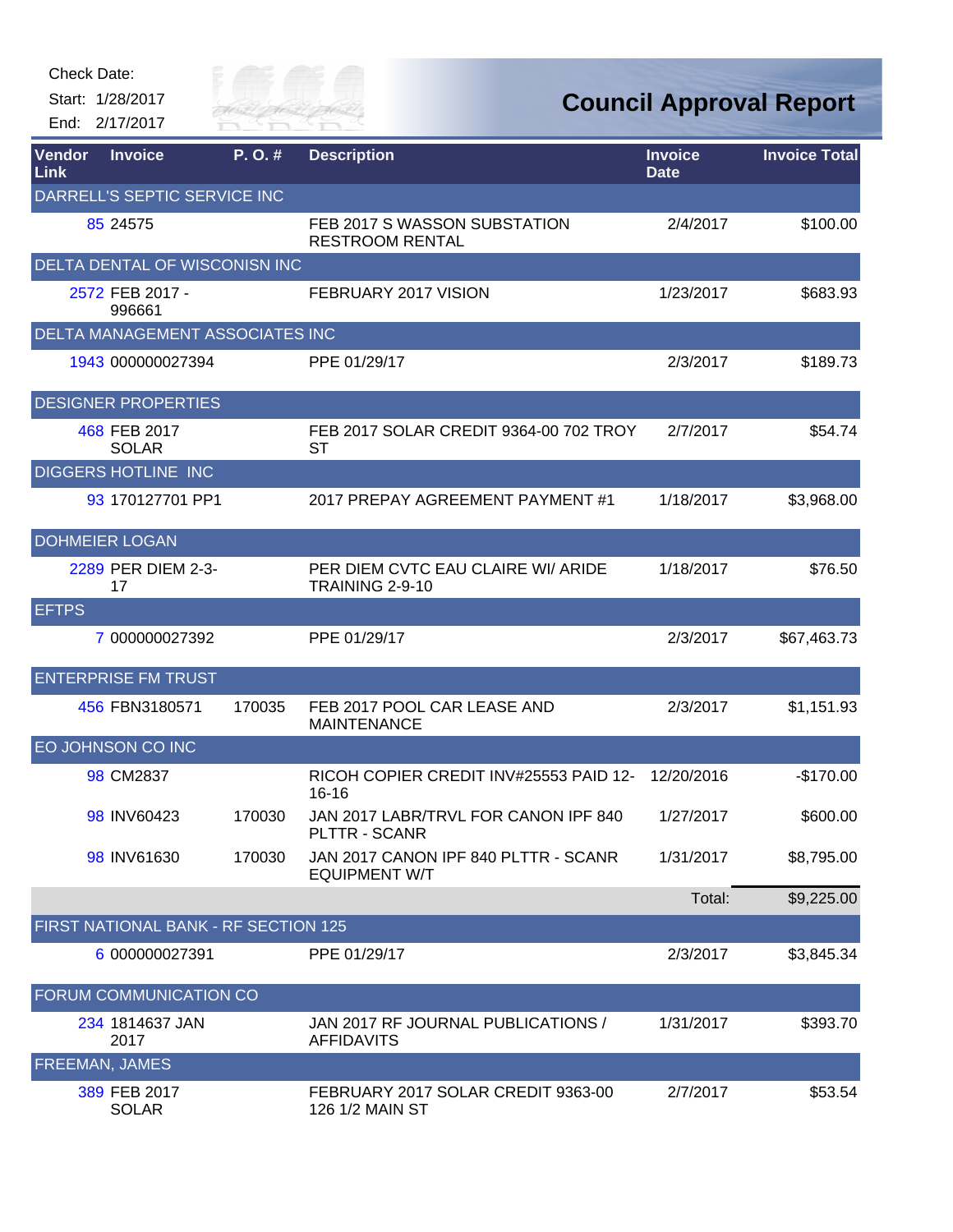| <b>Check Date:</b> | Start: 1/28/2017<br>End: 2/17/2017 | City of<br>KIVER FAI              |                                    | <b>Council Approval Report</b> |                      |
|--------------------|------------------------------------|-----------------------------------|------------------------------------|--------------------------------|----------------------|
| Vendor<br>Link     | <b>Invoice</b>                     | P.O.#                             | <b>Description</b>                 | <b>Invoice</b><br><b>Date</b>  | <b>Invoice Total</b> |
|                    |                                    | <b>GENERAL COMMUNICATIONS INC</b> |                                    |                                |                      |
|                    | 126 235496                         | 160382                            | 2016 PD Portable Radios            | 1/18/2017                      | \$7,260.50           |
|                    |                                    | HANTEN BROADCASTING COMPANY INC   |                                    |                                |                      |
|                    | 306 JAN 2017                       |                                   | JAN 2017 WEVR SPORTSCASTERS CLUB   | 1/31/2017                      | \$60.00              |
|                    | <b>HEALTH PARTNERS</b>             |                                   |                                    |                                |                      |
|                    | 356 FEB 2017                       |                                   | FEB HEALTH / DENTAL INSURANCE      | 1/23/2017                      | \$155,138.10         |
| HOVEL, DAVID       |                                    |                                   |                                    |                                |                      |
|                    | 403 PER DIEM<br>2/10/17            |                                   | D. HOVEL NWBIA TRAVEL              | 1/13/2017                      | \$52.50              |
|                    | HUEBSCH LAUNDRY COMPANY            |                                   |                                    |                                |                      |
|                    | 146 3806446                        |                                   | 1-18-17 PW BRUSHMATS/LINENS        | 1/18/2017                      | \$47.71              |
|                    | 146 3806431                        |                                   | 1-18-17 PD BRUSHMATS/LINENS        | 1/18/2017                      | \$40.52              |
|                    | 146 3806454                        |                                   | 1-18-17 CITY HALL BRUSHMATS/LINENS | 1/18/2017                      | \$30.21              |
|                    | 146 3810265                        |                                   | 1-18-17 LIBRARY BRUSHMATS/LINENS   | 1/18/2017                      | \$85.83              |
|                    | 146 3805778                        | 170027                            | 1-18-17 HUEBSCH WWTP UNIFORMS      | 1/18/2017                      | \$34.47              |
|                    | 146 3805777                        | 170033                            | 1-18-17 HUEBSCH PW UNIFORMS        | 1/18/2017                      | \$132.31             |
|                    | 146 38805776                       | 170032                            | 1-18-17 HUEBSCH WATER UNIFORMS     | 1/18/2017                      | \$38.13              |
|                    | 146 3805775                        | 170031                            | 1-18-17 HUEBSCH ELECTRIC UNIFORMS  | 1/18/2017                      | \$189.69             |
|                    | 146 3805776                        | 170032                            | 1-18-17 HUEBSCH WATER UNIFORMS     | 1/18/2017                      | \$38.13              |
|                    | 146 3809620                        | 170027                            | 1-25-17 HUEBSCH WWTP UNIFORMS      | 1/25/2017                      | \$34.47              |
|                    | 146 3809619                        | 170033                            | 1-25-17 HUEBSCH PW UNIFORMS        | 1/25/2017                      | \$132.31             |
|                    | 146 3809618                        | 170032                            | 1-25-17 HUEBSCH WATER UNIFORMS     | 1/25/2017                      | \$38.13              |
|                    | 146 3809617                        | 170031                            | 1-25-17 HUEBSCH ELECTRIC UNIFORMS  | 1/25/2017                      | \$189.69             |
|                    | 146 3814135                        |                                   | 2-1-17 CITY HALL BRUSHMATS         | 2/1/2017                       | \$37.48              |
|                    | 146 3814127                        |                                   | 2-1-17 PW BRUSHMATS/LINENS         | 2/1/2017                       | \$47.96              |
|                    | 146 3813474                        | 170031                            | 2-1-17 HUEBSCH ELECTRIC UNIFORMS   | 2/1/2017                       | \$189.94             |
|                    | 146 3813476                        | 170033                            | 2-1-17 HUEBSCH PW UNIFORMS         | 2/1/2017                       | \$132.31             |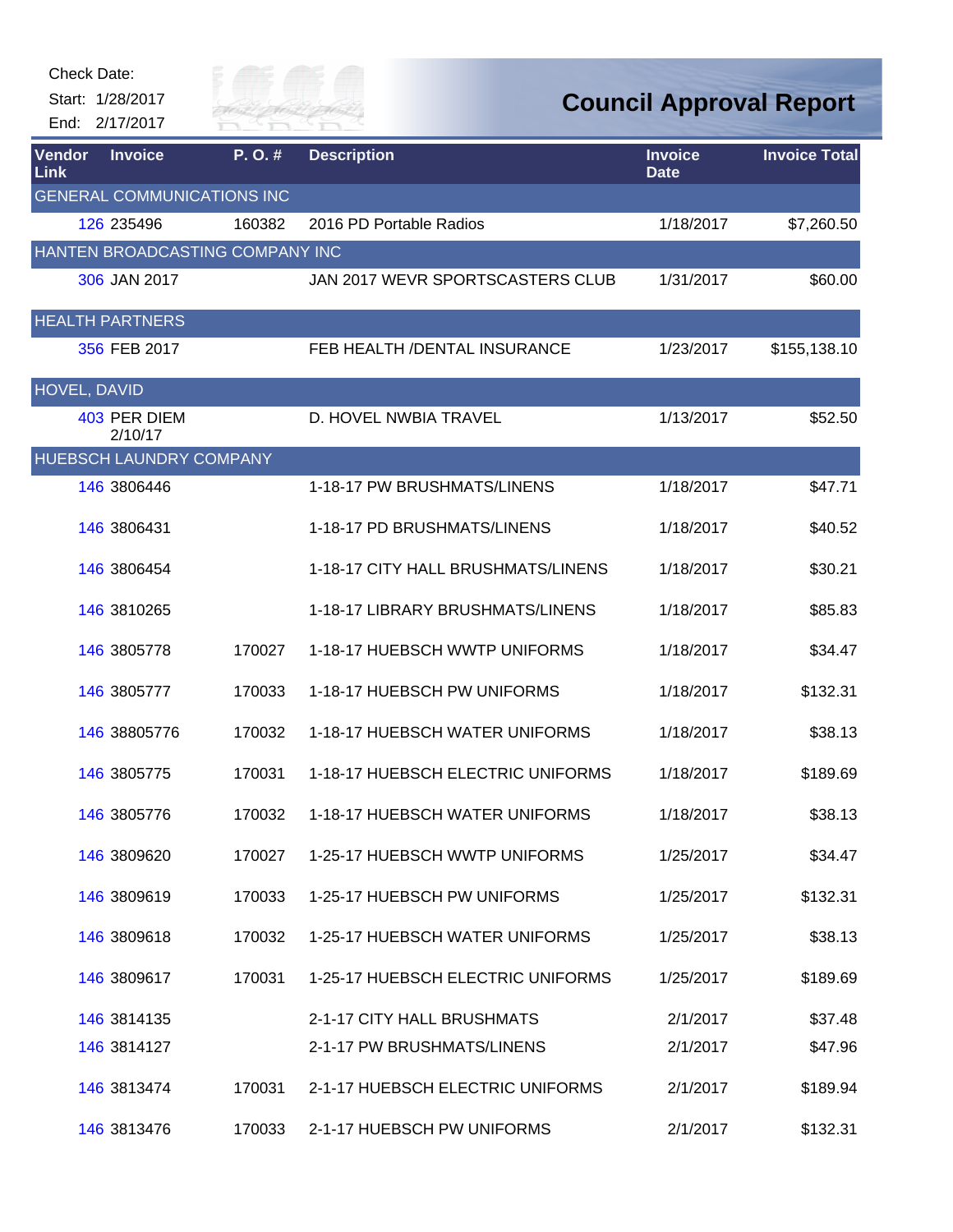| End:                   | Check Date:<br>Start: 1/28/2017<br>2/17/2017 | City of<br>KIVER FAI |                                                           |                               | <b>Council Approval Report</b> |
|------------------------|----------------------------------------------|----------------------|-----------------------------------------------------------|-------------------------------|--------------------------------|
| Vendor<br>Link         | <b>Invoice</b>                               | P. O. #              | <b>Description</b>                                        | <b>Invoice</b><br><b>Date</b> | <b>Invoice Total</b>           |
|                        | 146 3814113                                  |                      | 2-1-17 PD BRUSHMATS / LINENS                              | 2/1/2017                      | \$55.59                        |
|                        | 146 3813477                                  | 170027               | 2-1-17 HUEBSCH WWTP UNIFORMS                              | 2/1/2017                      | \$34.47                        |
|                        | 146 3813475                                  | 170032               | 2-1-17 HUEBSCH WATER UNIFORMS                             | 2/1/2017                      | \$38.13                        |
|                        | 146 3817910                                  | 170033               | 2-8-17 HUEBSCH PW UNIFORMS                                | 2/8/2017                      | \$132.31                       |
|                        | 146 3817908                                  | 170031               | 2-8-2017 HUEBSCH ELECTRIC UNIFORMS                        | 2/8/2017                      | \$189.94                       |
|                        | 146 3817909                                  | 170032               | 2-8-2017 HUEBSCH WATER UNIFORMS                           | 2/8/2017                      | \$38.13                        |
|                        | 146 3817911                                  | 170027               | 2-8-2017 HUEBSCH WWTP UNIFORMS                            | 2/8/2017                      | \$34.47                        |
|                        | 146 3818562                                  |                      | 2-8-17 LIBRARY BRUSHMATS / LINENS                         | 2/8/2017                      | \$68.98                        |
|                        |                                              |                      |                                                           | Total:                        | \$2,031.31                     |
|                        | <b>IMAGE TREND INC</b>                       |                      |                                                           |                               |                                |
|                        | 457 3040                                     |                      | 2017 IMAGE TREND CONNECT<br><b>CONFERENCE 2 ATTENDEES</b> | 2/3/2017                      | \$890.00                       |
|                        | <b>INFOSEND INC</b>                          |                      |                                                           |                               |                                |
|                        | 150 116180                                   | 170055               | JAN 2017 RFMU MONTHLY STATEMENT<br><b>SERVICES</b>        | 1/20/2017                     | \$3,087.68                     |
|                        | <b>INGLI AUTO INC</b>                        |                      |                                                           |                               |                                |
|                        | 354 51288                                    |                      | 2017 TRAILER TONGUE TOOL BOX                              | 1/27/2017                     | \$139.00                       |
|                        | INSITUFORM TECHNOLOGIES USA INC              |                      |                                                           |                               |                                |
|                        | 152 102191                                   | 160134               | 2016 Sewer Lining Prjct St Croix/Pierce-Final             | 1/24/2017                     | \$15,750.33                    |
|                        |                                              |                      | INTERNATIONAL CITY MGMT ASSOC RETIREMENT CORP             |                               |                                |
|                        | 1 000000027386                               |                      | PPE 01/29/17                                              | 2/3/2017                      | \$13,801.73                    |
|                        | 1 000000027387                               |                      | PPE 01/29/17                                              | 2/3/2017                      | \$455.00                       |
|                        |                                              |                      |                                                           | Total:                        | \$14,256.73                    |
| <b>J&amp;J GIS LLC</b> |                                              |                      |                                                           |                               |                                |
|                        | 651 JAN 2017 GIS<br><b>SERVICE</b>           | 170057               | JAN 2017 30 HOURS GIS SERVICES                            | 2/2/2017                      | \$1,350.00                     |
|                        | JH LARSON ELECTRICAL COMPANY                 |                      |                                                           |                               |                                |
|                        | 159 S101406271.00                            |                      | FEB 2017 LIGHTING MAINTENANCE CITY<br><b>HALL</b>         | 2/1/2017                      | \$216.51                       |
|                        | 159 S101406271.00<br>2                       |                      | FEB 2017 LIGHTING MAINTENANCE CITY<br><b>HALL</b>         | 2/1/2017                      | \$25.07                        |
|                        |                                              |                      |                                                           | Total:                        | \$241.58                       |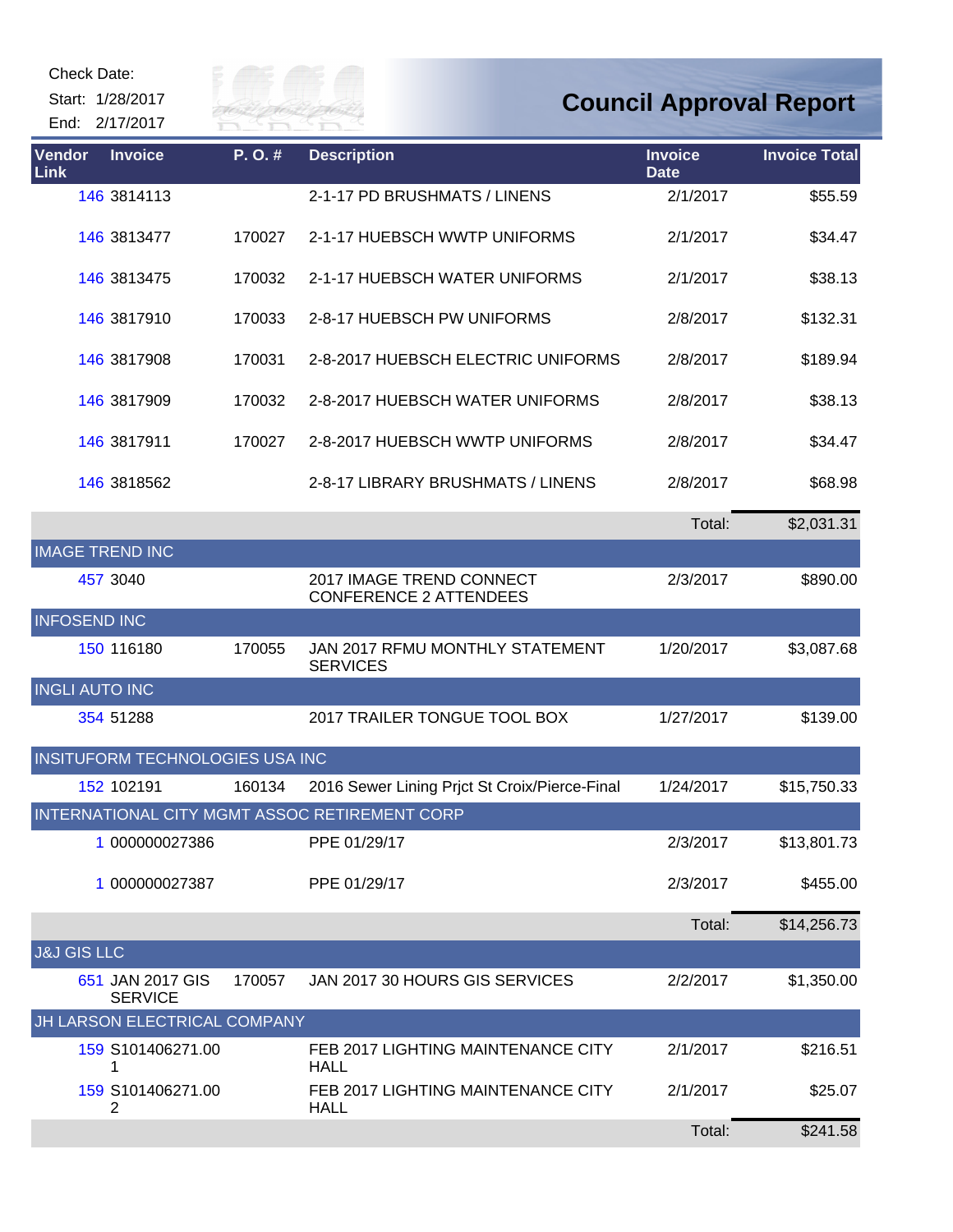Start: 1/28/2017 End: 2/17/2017



## **Council Approval Report**

| Vendor<br><b>Link</b> | <b>Invoice</b>                       | P.O.#  | <b>Description</b>                                            | <b>Invoice</b><br><b>Date</b> | <b>Invoice Total</b> |
|-----------------------|--------------------------------------|--------|---------------------------------------------------------------|-------------------------------|----------------------|
|                       | KATHY'S EMBROIDERY & ALTERATIONS     |        |                                                               |                               |                      |
|                       | 2578 1-10-17 RFPD<br><b>CASES</b>    |        | 1-10-17 RFPD NAME EMBROIDERY FOR 16<br><b>GUN CASES</b>       | 1/10/2017                     | \$112.00             |
| <b>KWIK TRIP</b>      |                                      |        |                                                               |                               |                      |
|                       | 172 4N80ZFXHQM                       |        | 1-19-17 RESTITUTION CIT#4N80ZFXHQM R<br><b>ANDING</b>         | 1/19/2017                     | \$17.59              |
|                       | 172 JAN 2016 FUEL                    |        | JAN 2017 DEPT FUEL USAGE                                      | 2/1/2017                      | \$10,444.21          |
|                       |                                      |        |                                                               | Total:                        | \$10,461.80          |
| <b>LIBERTY MUTUAL</b> |                                      |        |                                                               |                               |                      |
|                       | 357 2-1-17<br><b>INSTLMNT 7of7</b>   |        | <b>LIBERTY INSURANCE PREMIUM</b><br><b>INSTALLMENT 7 OF 7</b> | 2/1/2017                      | \$40,150.25          |
|                       | <b>LOFFLER COMPANIES INC</b>         |        |                                                               |                               |                      |
|                       | 182 2441526                          |        | 2-15 TO 3-17-17 BASE CHARGE / NO<br><b>OVERAGE 1-15-2-14</b>  | 2/3/2017                      | \$164.64             |
|                       | 182 2441525                          |        | 2-15 to 3-14-17 BASE / 1-15 to 2-14-17 OVRG                   | 2/3/2017                      | \$100.63             |
|                       |                                      |        |                                                               | Total:                        | \$265.27             |
| <b>MIDWEST TAPE</b>   |                                      |        |                                                               |                               |                      |
|                       | 409 94613853                         |        | DEC 2016 AUDIO MATERIALS                                      | 12/17/2016                    | \$39.99              |
| <b>MOLLY SHIPPY</b>   |                                      |        |                                                               |                               |                      |
|                       | 2693 RFSD2016<br><b>SCHOLARSHIP</b>  |        | 2016 RIVER FALLS SCHOOL DISTRICT<br><b>SCHOLARSHIP AWARD</b>  | 1/26/2017                     | \$750.00             |
|                       | MY RECEPTIONIST INC                  |        |                                                               |                               |                      |
|                       | 192 S022030208                       | 160121 | 1-11 to 2-7-17 AFTER HOURS PHONE<br><b>SERVICES</b>           | 2/8/2017                      | \$306.99             |
|                       | NEI NORTHERN ELECTRICIANS INC        |        |                                                               |                               |                      |
|                       | 199 125048                           | 160394 | DEC 2016 REPAIRS TO SIGNAL LIGHT<br>PAULSON RD                | 1/12/2017                     | \$16,963.93          |
|                       | NORTHERN STATES POWER COMPANY WI     |        |                                                               |                               |                      |
|                       | 344 531783916                        |        | 12-13-16 to 1-16-17 PRESCOTT AMB UTILITY<br><b>BILL</b>       | 1/18/2017                     | \$377.00             |
|                       | OFFICE OF CHILD SUPPORT ENFORCEMENT  |        |                                                               |                               |                      |
|                       | 2430 000000027395                    |        | PPE 01/29/17 CASE#262280018A                                  | 2/3/2017                      | \$307.38             |
|                       | <b>PARK N REC REFUNDS</b>            |        |                                                               |                               |                      |
|                       | 995400 2-2-17 LANGER<br><b>SARAH</b> |        | REFUND PARK SHELTER MOVED LATE NOT<br><b>AVAILABLE IN RF</b>  | 2/2/2017                      | \$30.00              |
|                       | PAYMENT SERVICE NETWORK INC          |        |                                                               |                               |                      |
|                       | 206 JAN 2017                         |        | JAN 2017 RFMU PAYMENT PROCESSING<br><b>SERVICES</b>           | 2/3/2017                      | \$797.65             |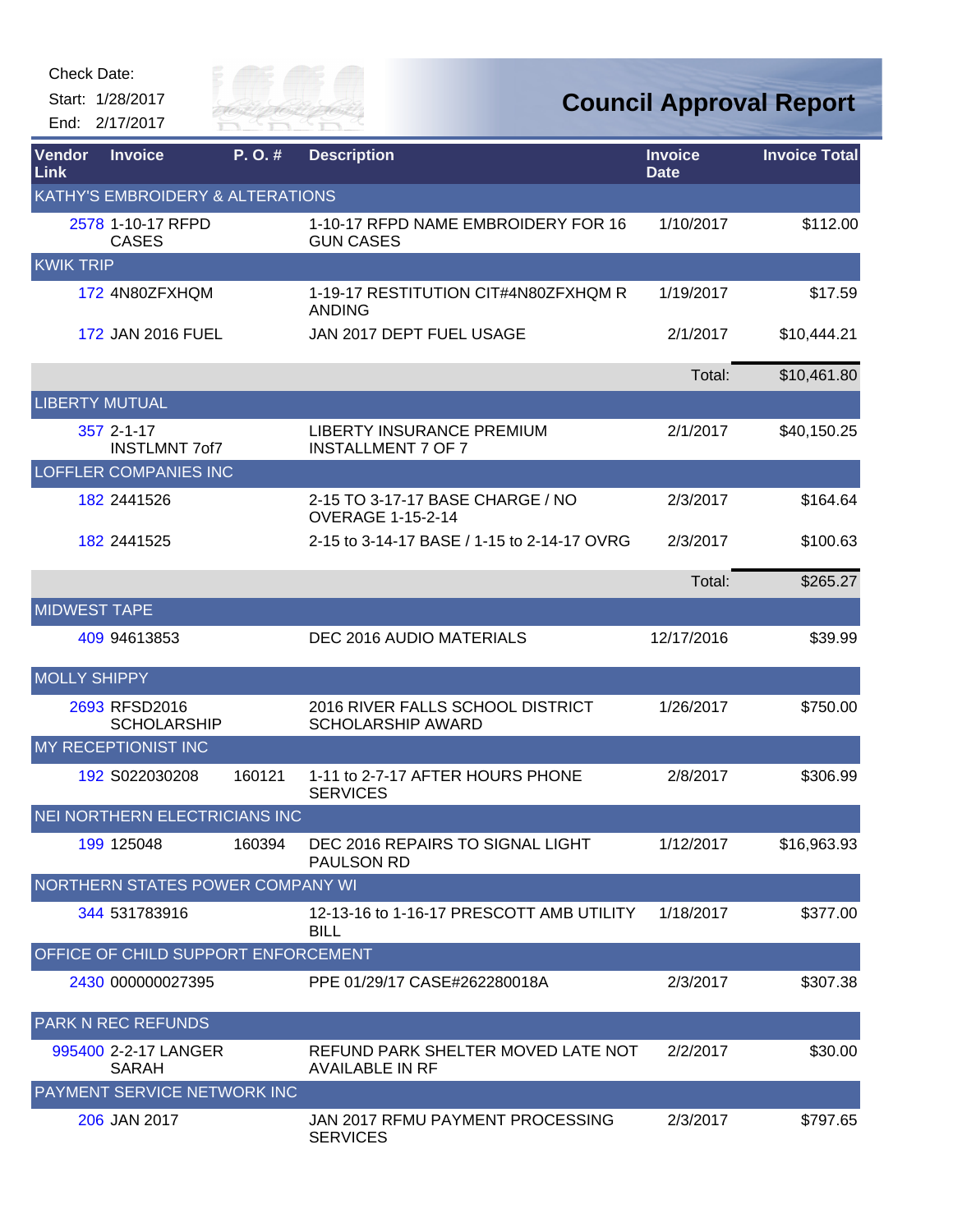| Check Date: |  |
|-------------|--|
|-------------|--|



| Vendor<br>Link         | <b>Invoice</b>                                  | P.O.# | <b>Description</b>                                           | <b>Invoice</b><br><b>Date</b> | <b>Invoice Total</b> |
|------------------------|-------------------------------------------------|-------|--------------------------------------------------------------|-------------------------------|----------------------|
| <b>PAYPAL</b>          |                                                 |       |                                                              |                               |                      |
|                        | 452 FEBRUARY<br>2017                            |       | FEB 2016 MONTHLY FEE                                         | 2/3/2017                      | \$30.00              |
| <b>PELION BENEFITS</b> |                                                 |       |                                                              |                               |                      |
|                        | 5 000000027390                                  |       | PPE 01/29/17                                                 | 2/3/2017                      | \$561.13             |
| PIERCE CO ADRC         |                                                 |       |                                                              |                               |                      |
|                        | 2695 4TH QRT TAXI<br>2016                       |       | REFUND OVERPAYMENT 4TH QRT TAXI                              | 2/2/2017                      | \$4,723.50           |
|                        | PIERCE COUNTY HIGHWAY DEPT                      |       |                                                              |                               |                      |
|                        | 453 161233                                      |       | DEC 2016 MAIN BREAKS/SNOW/STORM<br><b>WATER SUPPLIES</b>     | 1/17/2017                     | \$10,244.56          |
|                        | PIERCE COUNTY TREASURER                         |       |                                                              |                               |                      |
|                        | <b>210 JANUARY 2017</b>                         |       | JANUARY 2017 JAIL DWI INTERLOCK                              | 1/23/2017                     | \$1,057.60           |
|                        | 210 FEB 2017 DOG<br><b>STLMNT</b>               |       | DOG TAGS ISSUED to 1-25-17 SETTLEMENT<br>PIERCE CNTY         | 1/26/2017                     | \$614.00             |
|                        | 210 FEB SETT16-17<br><b>STATE</b>               |       | FEB 2017 SETTLEMENT 2016-17 STATE                            | 2/7/2017                      | \$36,057.17          |
|                        | 210 FEB SETT16-17<br><b>PIERCE</b>              |       | FEB 2017 SETTLEMENT 2016-17 PIERCE CO                        | 2/7/2017                      | \$1,175,118.46       |
|                        | 210 FEB SETT16-17<br>PC FEE                     |       | FEB 2017 SETTLEMENT 2016-17 PIERCE<br><b>COUNTY FEE</b>      | 2/7/2017                      | \$96,450.00          |
|                        |                                                 |       |                                                              | Total:                        | \$1,309,297.23       |
|                        | POSEL, ELIZABETH                                |       |                                                              |                               |                      |
|                        | 788 PER DIEM 2-10-<br>17                        |       | LA CROSSE, WI CRISIS NEGOTIATING<br><b>TRAINING</b>          | 1/13/2017                     | \$178.50             |
|                        | 788 PER DIEM 2-24-<br>17                        |       | 2-28 TO 3-1-17 EAU CLAIRE CVTC<br><b>INSTRUCTOR TRAINING</b> | 1/26/2017                     | \$76.50              |
|                        |                                                 |       |                                                              | Total:                        | \$255.00             |
| <b>RFMU REFUNDS</b>    |                                                 |       |                                                              |                               |                      |
|                        | 990610 2016 FOCUS<br>ON ENERGY                  |       | 2016 FOCUS ON ENERGY NEW HOMES<br><b>PROGRAM</b>             | 1/24/2017                     | \$1,600.00           |
|                        | 990610 1726-06<br><b>CROWELL</b><br><b>MATT</b> |       | RFMU REFUND 1726-06 1129 BROADWAY ST                         | 2/8/2017                      | \$455.62             |
|                        | 990610 1929-01<br><b>HILBERT DAIS</b>           |       | RFMU REFUND 1929-01 907 W CEDAR ST                           | 2/8/2017                      | \$17.59              |
|                        | 990610 1943-04 SYCKS<br><b>KAMREN</b>           |       | RFMU REFUND 1943-04 1530 E DIVISION ST                       | 2/8/2017                      | \$24.07              |
|                        | 990610 2157-00<br><b>KAPPING</b><br><b>ROGE</b> |       | RFMU REFUND 2157-00 587 RIVER RIDGE<br><b>RD</b>             | 2/8/2017                      | \$136.59             |
|                        | 990610 2704-22 MEYER<br><b>JULIE</b>            |       | RFMU REFUND 2704-22 122 SPRING ST<br>#303                    | 2/8/2017                      | \$46.27              |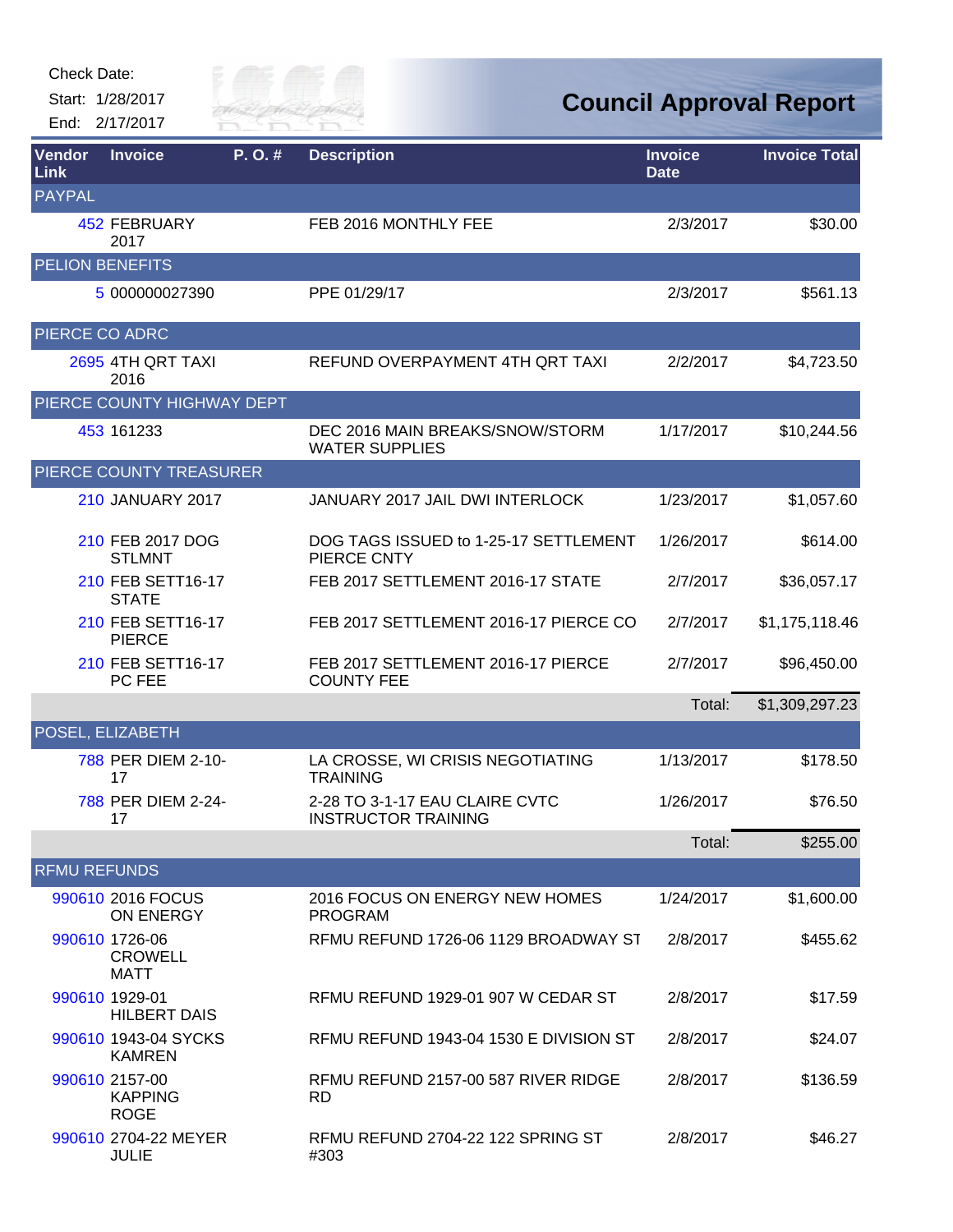

| Vendor<br><b>Link</b> | <b>Invoice</b>                                  | P.O.#  | <b>Description</b>                                        | <b>Invoice</b><br><b>Date</b> | <b>Invoice Total</b> |
|-----------------------|-------------------------------------------------|--------|-----------------------------------------------------------|-------------------------------|----------------------|
|                       | 990610 5164-02<br><b>FREIHAMMER</b>             |        | RFMU REFUND 5164-02 560 PINE RIDGE<br><b>TER</b>          | 2/8/2017                      | \$61.49              |
|                       | 990610 5696-02<br><b>GOFFENA</b><br><b>ALEX</b> |        | <b>RFMU REFUND 5696-02 121 S PEARL ST</b>                 | 2/8/2017                      | \$280.59             |
|                       | 990610 7275-04 HAMEL<br><b>KEVIN</b>            |        | RFMU REFUND 7275-04 111 1/2 N MAIN ST                     | 2/8/2017                      | \$28.07              |
|                       | 990610 7276-06<br><b>LEARNING RES</b>           |        | RFMU REFUND 7276-06 109 N MAIN ST STE<br>Е                | 2/8/2017                      | \$90.01              |
|                       | 990610 8361-07<br><b>NELSON KELLY</b>           |        | RFMU REFUND 8361-07 2342 WESTGATE<br><b>PLACE</b>         | 2/8/2017                      | \$180.52             |
|                       | 990610 8995-07<br><b>MOTTAZ</b><br><b>CAROL</b> |        | RFMU REFUND 8995-07 122 TAYLOR AVE                        | 2/8/2017                      | \$15.44              |
|                       | 990610 1376-24<br><b>CAMPUSVIEW</b><br>1        |        | RFMU REFUND 1376-24 1077 E CASCADE<br>AVE $#6$            | 2/8/2017                      | \$187.69             |
|                       | 990610 9256-04 GLAB<br><b>JOSEPH</b>            |        | RFMU REFUND 9256-04 1866 KRISTY ST                        | 2/8/2017                      | \$171.22             |
|                       |                                                 |        |                                                           | Total:                        | \$3,295.17           |
|                       | RIVER FALLS CHAMBER OF COMMERCE INC             |        |                                                           |                               |                      |
|                       | 225 14552                                       |        | JAN 2017 STATE OF THE CITY BREAKFAST<br><b>12 TICKETS</b> | 1/23/2017                     | \$180.00             |
|                       | 225 14582                                       |        | 2017 CHAMBER ANNUAL DINNER SCOT<br><b>SIMPSON</b>         | 1/23/2017                     | \$800.00             |
|                       | 225 14594                                       |        | KEVIN SWANSON BUSINESS BRKFST<br><b>STATE OF CITY</b>     | 1/25/2017                     | \$15.00              |
|                       | 225 14612                                       |        | JAN 2017 AL ROLEK BUSINESS BREAKFAST                      | 1/26/2017                     | \$15.00              |
|                       | 225 2016 3RDQRT<br>RMTAX#2                      |        | 2016 3RD QRT ROOM TAX - REMAINING<br><b>HOTEL</b>         | 1/31/2017                     | \$1,335.54           |
|                       |                                                 |        |                                                           | Total:                        | \$2,345.54           |
|                       | RIVER FALLS SCHOOL DISTRICT                     |        |                                                           |                               |                      |
|                       | 229 2-8-17STEM<br><b>HERO TOOL</b>              |        | FEB 2017 STEM HERO TOOL 20% COST<br><b>REIMBURSEMENT</b>  | 2/8/2017                      | \$40.00              |
|                       | 229 2-8-17 STEM<br><b>HERO TL</b>               |        | FEB 2017 STEM HERO TOOL 20% COST<br><b>REIMBURSEMENT</b>  | 2/8/2017                      | \$40.00              |
|                       |                                                 |        |                                                           | Total:                        | \$80.00              |
| <b>RUNNING INC</b>    |                                                 |        |                                                           |                               |                      |
|                       | 1573 16043                                      | 160063 | 12-6-1-9-17 SHARED RIDE TAXI SERVICES                     | 1/9/2017                      | \$18,626.16          |
|                       | SHRED-IT US HOLDCO, INC                         |        |                                                           |                               |                      |
|                       | 2439 8121652665                                 | 160030 | DEC 2016 SHREDDING AT CITY HALL                           | 1/22/2017                     | \$45.80              |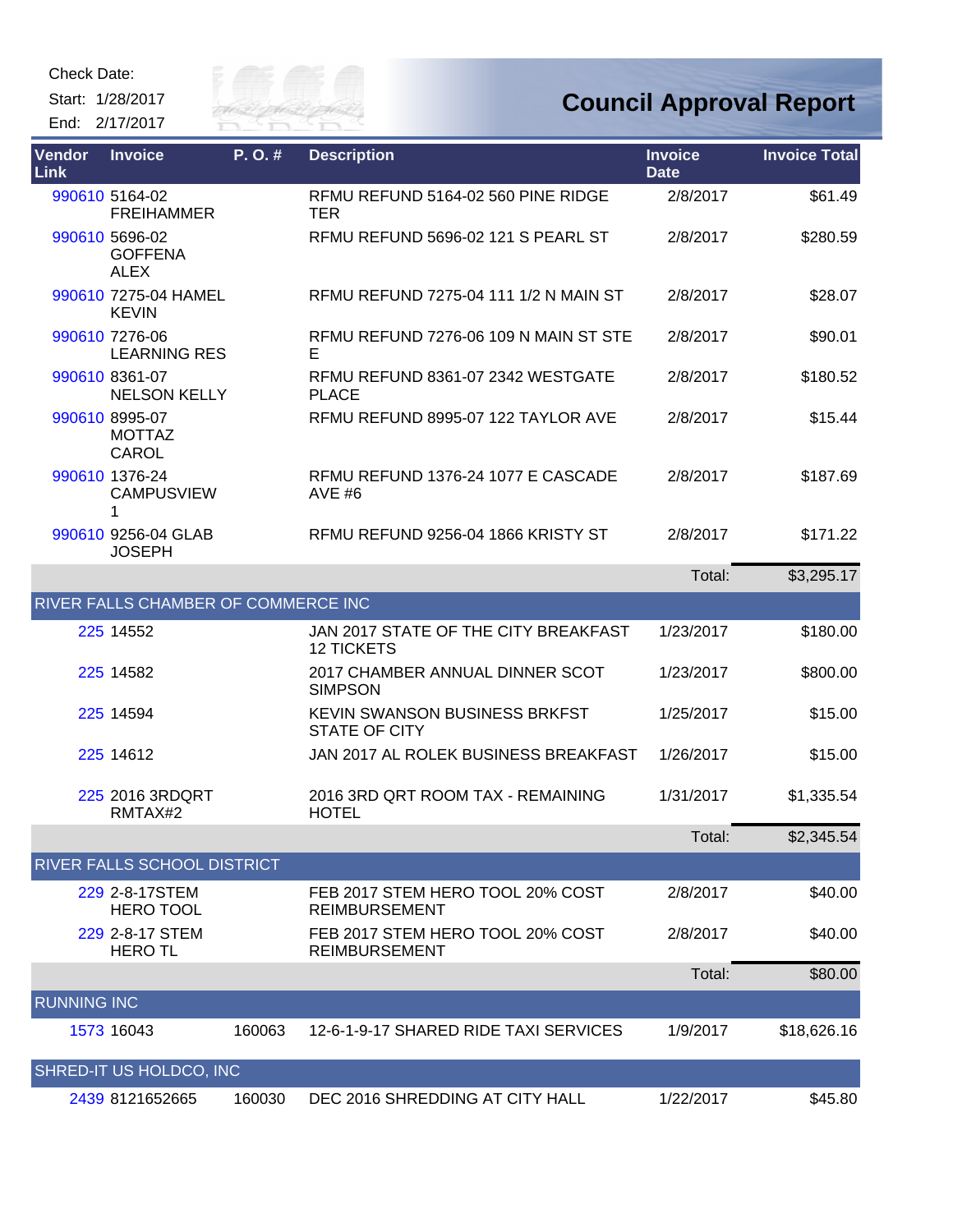

**Council Approval Report**

| Vendor<br>Link        | <b>Invoice</b>                               | P. O.# | <b>Description</b>                                           | <b>Invoice</b><br><b>Date</b> | <b>Invoice Total</b> |
|-----------------------|----------------------------------------------|--------|--------------------------------------------------------------|-------------------------------|----------------------|
|                       | <b>ST CROIX COUNTY CLERK</b>                 |        |                                                              |                               |                      |
|                       | 650 FEB 2017 DOG<br><b>STLMNT</b>            |        | DOG TAGS ISSUED to 1-25-17 SETTLEMENT<br><b>ST CROIX CTY</b> | 1/26/2017                     | \$221.25             |
|                       | <b>ST CROIX COUNTY TREASURER</b>             |        |                                                              |                               |                      |
|                       | 252 JANUARY 2017                             |        | JANUARY 2017 JAIL DWI INTERLOCK                              | 1/23/2017                     | \$204.20             |
|                       | <b>ST CROIX VALLEY NATURAL GAS CO</b>        |        |                                                              |                               |                      |
|                       | 255 JAN 2017<br><b>NATURAL GAS</b>           |        | <b>JAN 2017 NATURAL GAS BILLS</b>                            | 2/1/2017                      | \$12,694.08          |
| <b>STATE OF WI</b>    |                                              |        |                                                              |                               |                      |
|                       | 259 JANUARY 2017                             |        | <b>JANUARY PENALTY ASSESSMENT</b>                            | 1/23/2017                     | \$3,752.62           |
|                       | STATE OF WI - DEPT OF TRANSPORTATION         |        |                                                              |                               |                      |
|                       | 219 2-7-17<br><b>AMBULANCE</b><br><b>REG</b> |        | 2017 AMBULANCE<br>VIN#1GB6GUCLOG1337537 REGISTRATION         | 2/7/2017                      | \$77.50              |
|                       |                                              |        | STATEWIDE ENERGY EFFICIENCY & RENEWABLES ADMIN INC           |                               |                      |
|                       | 243 DEC 2016                                 |        | DEC 2016 ENERGY EFFICIENCY FUNDS TO<br><b>FOCUS ON ENRGY</b> | 1/25/2017                     | \$4,380.29           |
|                       | <b>STUART C IRBY TOOL AND SAFETY</b>         |        |                                                              |                               |                      |
|                       | 156 s009880404.002 160333                    |        | JAN 2017 ELECTRIC METER INVENTORY                            | 1/27/2017                     | \$1,208.25           |
|                       | 156 S009999325.00 170022<br>3                |        | JAN 2017 RFMU MINOR MATERIALS                                | 1/31/2017                     | \$970.25             |
|                       |                                              |        |                                                              | Total:                        | \$2,178.50           |
|                       | TWIN CITY HARDWARE IR-SEC CEN                |        |                                                              |                               |                      |
|                       | 899 SO641737                                 | 160360 | DEC 2016 SECURITY PW REPLACE / FD<br><b>MAINTENANCE</b>      | 12/7/2016                     | \$5,903.94           |
|                       |                                              |        | UNEMPLOYMENT INSURANCE-DEPT OF WORKFORCE DEV                 |                               |                      |
|                       | 277 8188235                                  |        | JAN 2017 UNEMPLOYMENT INSURANCE<br><b>PAYMENTS</b>           | 1/31/2017                     | \$527.77             |
|                       | USIC LOCATING SERVICES LLC                   |        |                                                              |                               |                      |
|                       | 286 219654                                   |        | JAN 2017 ELEC / WATER SEWER LOCATE<br><b>SERVICES</b>        | 2/8/2017                      | \$608.70             |
|                       | <b>UTILITY SALES AND SERVICE</b>             |        |                                                              |                               |                      |
|                       | 812 0061791-IN                               | 170001 | FEB 2017 ELECTRIC DEPT BUCKET TRUCK<br><b>CHASSIS</b>        | 2/2/2017                      | \$75,496.35          |
|                       | UW EXTENSION - PIERCE COUNTY                 |        |                                                              |                               |                      |
|                       | 782 7241                                     |        | 4 PESTICIDE TRAIN/ KUSILEK KUSILEK<br><b>CROES JENSEN</b>    | 2/6/2017                      | \$140.00             |
| <b>UWRF FAST COPY</b> |                                              |        |                                                              |                               |                      |
|                       | 290 11315                                    |        | 1-25-17 KINNI CORRIDOR TECHTALK<br><b>FLYERS</b>             | 1/25/2017                     | \$35.50              |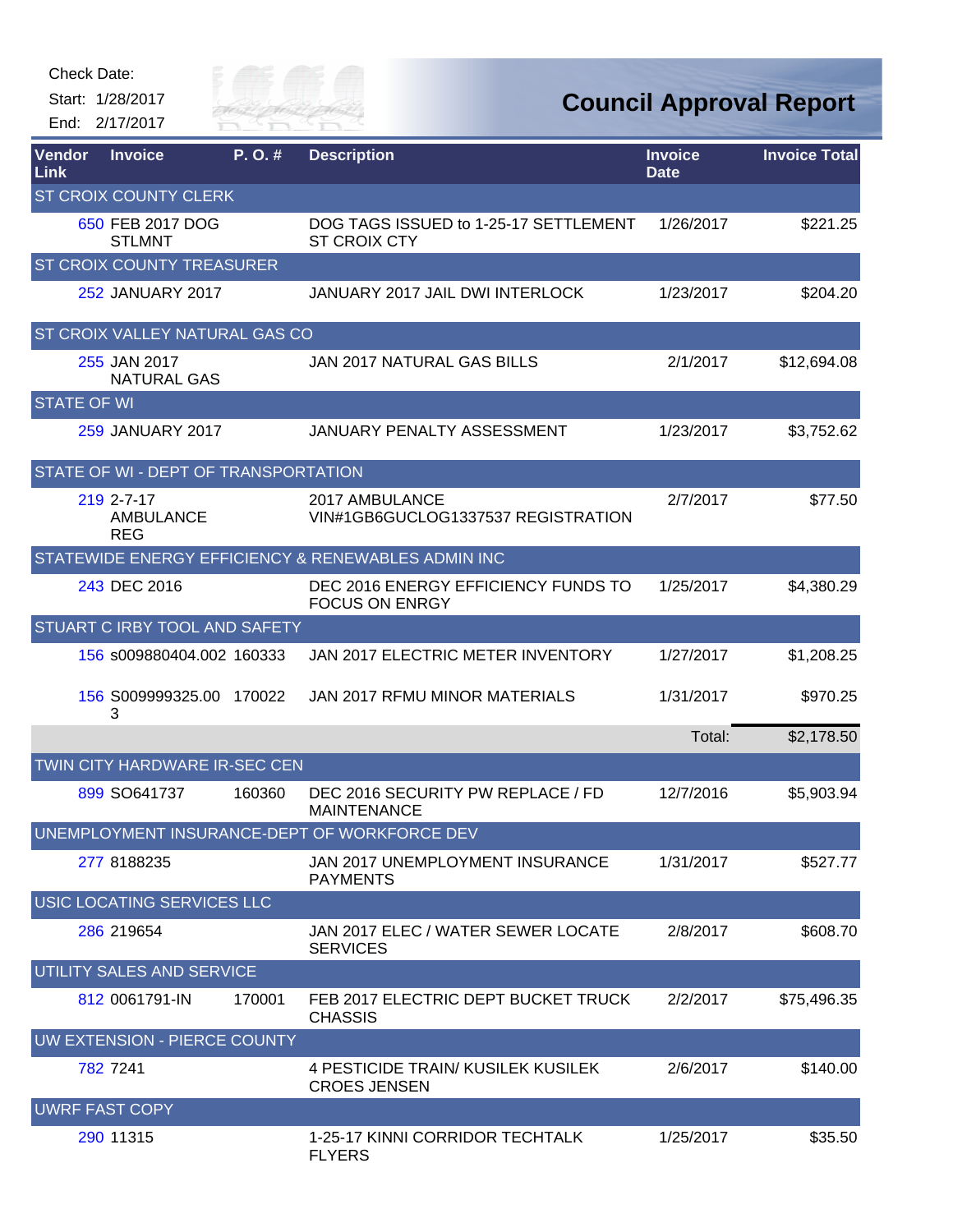

| Vendor<br>Link         | <b>Invoice</b>                          | P.O.#  | <b>Description</b>                                         | <b>Invoice</b><br><b>Date</b> | <b>Invoice Total</b> |
|------------------------|-----------------------------------------|--------|------------------------------------------------------------|-------------------------------|----------------------|
|                        | <b>VERSA VEND VENDING</b>               |        |                                                            |                               |                      |
|                        | 1205 2114:011333                        |        | FEB 2017 CITY HALL COFFEE                                  | 2/6/2017                      | \$70.00              |
|                        | <b>VIKING ELECTRIC SUPPLY INC</b>       |        |                                                            |                               |                      |
|                        | 750 2165472                             |        | JAN 2017 PW BUILDING OPERATING<br><b>SUPPLIES</b>          | 1/11/2017                     | \$201.27             |
|                        | 750 2209046                             |        | JAN 2017 PW BUILDING SUPPLIES                              | 1/25/2017                     | \$108.01             |
|                        | 750 2209077                             |        | JAN 2017 PW BUILDING SUPPLIES                              | 1/25/2017                     | \$44.56              |
|                        | 750 2189158                             |        | JAN 2017 PARKS / CITY HALL OPERATING<br><b>SUPPLIES</b>    | 1/25/2017                     | \$66.95              |
|                        |                                         |        |                                                            | Total:                        | \$420.79             |
|                        | <b>VILLAGE OF ELLSWORTH</b>             |        |                                                            |                               |                      |
|                        | 478 2017-006                            |        | 2016 400yds SWEEPINGS HAULED TO<br><b>DEMO SITE</b>        | 1/24/2017                     | \$2,100.00           |
|                        | <b>VIRGINIA TRANSFORMER CORPORATION</b> |        |                                                            |                               |                      |
|                        | 2169 01-25-17 APP<br>PYMNT <sub>2</sub> | 160234 | 2016 PWR PLANT SUBSTATION TRNSFRMR<br><b>FINAL PYMNT</b>   | 1/25/2017                     | \$306,179.00         |
| <b>WALKER, JAMES</b>   |                                         |        |                                                            |                               |                      |
|                        | 1043 PER DIEM 2-3-<br>17                |        | PER DIEM CVTC EAU CLAIRE WI/ ARIDE<br>TRAINING 2-9-10      | 1/18/2017                     | \$76.50              |
| WELD RILEY, S.C.       |                                         |        |                                                            |                               |                      |
|                        | 301 85047-0003<br><b>INV#175</b>        |        | NOV/DEC 2016 AGENDAS AND MINUTES                           | 1/23/2017                     | \$570.20             |
|                        | 301 85047-0004<br><b>INV#153</b>        |        | DEC 2016 PLANNING/ZONING                                   | 1/23/2017                     | \$288.00             |
|                        | 301 85047-0100<br>INV#8                 |        | DEC 2016 LEGAL SERVICES                                    | 1/23/2017                     | \$256.00             |
|                        | 301 85047.0101<br>INV#8                 |        | DEC 2016 LEGAL SERVICES                                    | 1/23/2017                     | \$80.00              |
|                        |                                         |        |                                                            | Total:                        | \$1,194.20           |
| <b>WESTHUIS, KEVIN</b> |                                         |        |                                                            |                               |                      |
|                        | 305 1-27-17 MSP<br><b>PARKING</b>       |        | 1-27-1-31-17 ARPRT PRKNG APPA CSTMR<br><b>SRVC CNFRNCE</b> | 1/27/2017                     | \$104.00             |
|                        | <b>WI CHILD SUPPORT</b>                 |        |                                                            |                               |                      |
|                        | 4 000000027389                          |        | PPE 01/29/17                                               | 2/3/2017                      | \$323.07             |
|                        | WI DEPARTMENT OF REVENUE                |        |                                                            |                               |                      |
|                        | 3 000000027388                          |        | PPE 01/29/17                                               | 2/3/2017                      | \$13,166.85          |
|                        | WI INDIANHEAD TECHNICAL COLLEGE         |        |                                                            |                               |                      |
|                        | 339 SL020310                            | 160400 | 2016 AMBULANCE WITC CONTINUING                             | 1/20/2017                     | \$7,332.50           |